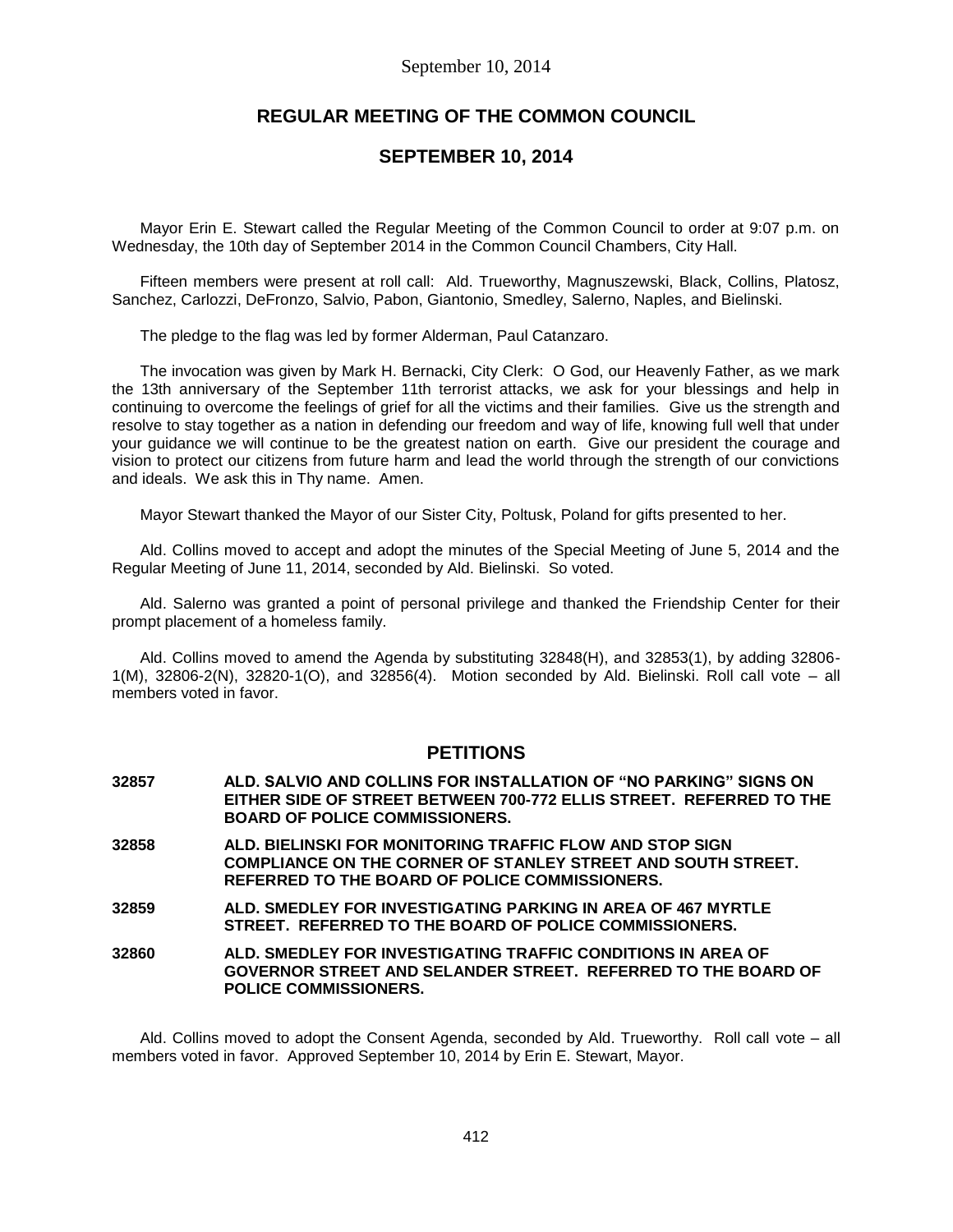# **CONSENT AGENDA**

# **CITY CLERK**

## **32841 RE: CLAIMS FOR INJURIES AND/OR PROPERTY DAMAGE**

To Her Honor, the Mayor, and the Common Council of the City of New Britain: the undersigned beg leave to report the following:

## CLAIMANTS NAME

- Janusz, Julius J.
- Lawson, Corine G. (minor) by Atty. Jon Patrucco
- Rorie, Emilia
- Santiago, Beatrice Estate of by Attys. Cartelli
- Santos, Elizabeth by Atty. Michael C.Jainchill
- Szalaj, Pawel

Mark H. Bernacki City Clerk

# **OFFICE OF CORPORATION COUNSEL**

## **32842 RE: JOHN ARROYO V. CITY OF NEW BRITAIN ET AL.**

To Her Honor, the Mayor, and the Common Council of the City of New Britain: the undersigned beg leave to report the following:

Please be advised that Summary Judgment has been ordered in favor of the City of New Britain Defendants by the Connecticut Superior Court Honorable Judge Gleeson on August 13, 2014. The Plaintiff, John Arroyo, in his five count complaint alleged that he was falsely arrested and that the City failed to properly train its police officers. On May 13, 2014, the City Defendants moved for summary judgment on the following grounds: 1) the police defendants had probable cause to arrest the plaintiff; (2) the police defendants are entitled to qualified immunity; and (3) the City is not liable on a respondent superior theory. The Honorable Court ruled that based on evidence presented by the City defendants, it was obvious that there was no genuine issue of material fact that the police defendants had probable cause to arrest the plaintiff. Because probable cause constitutes a complete defense to an action for false arrest, summary judgment was appropriate in favor of the defendants.

> Irena J. Urbaniak City Attorney

## **32843 RE: HECTOR ORTIZ V. CITY OF NEW BRITAIN ET AL**

To Her Honor, the Mayor, and the Common Council of the City of New Britain: the undersigned beg leave to report the following:

RESOLVED, By the Common Council of the City of New Britain that the sum of FIVE THOUSAND DOLLARS (\$5,000.00) be paid to Hector Ortiz and William Rivera, Esq., his attorney, in full settlement of his suit against the City of New Britain, now pending in Superior Court, Judicial District of New Britain, at New Britain, for bodily injuries he allegedly sustained on October 13, 2010 when he was leaving Papa's Pub located at 493 West Main Street, New Britain, CT. Plaintiff alleges that as a result of crowd control, he suffered lumbar strain/sprain, left knee contusions, cervical strain/sprain, facial injuries, right distal clavicle mild spheral migration and mild acromicolavicular joint dysfunction. Plaintiff has in total medical bills \$11878.08. There is a lien for the medical bills.

This recommendation is made upon the advice of City Attorney Irena J. Urbaniak, based on a business decision, after settlement negotiations between Honorable Judge Abrams, City Attorney Irena J. Urbaniak and William Rivera, Esq., with the approval and consent of Gennaro Bizzarro, Esq.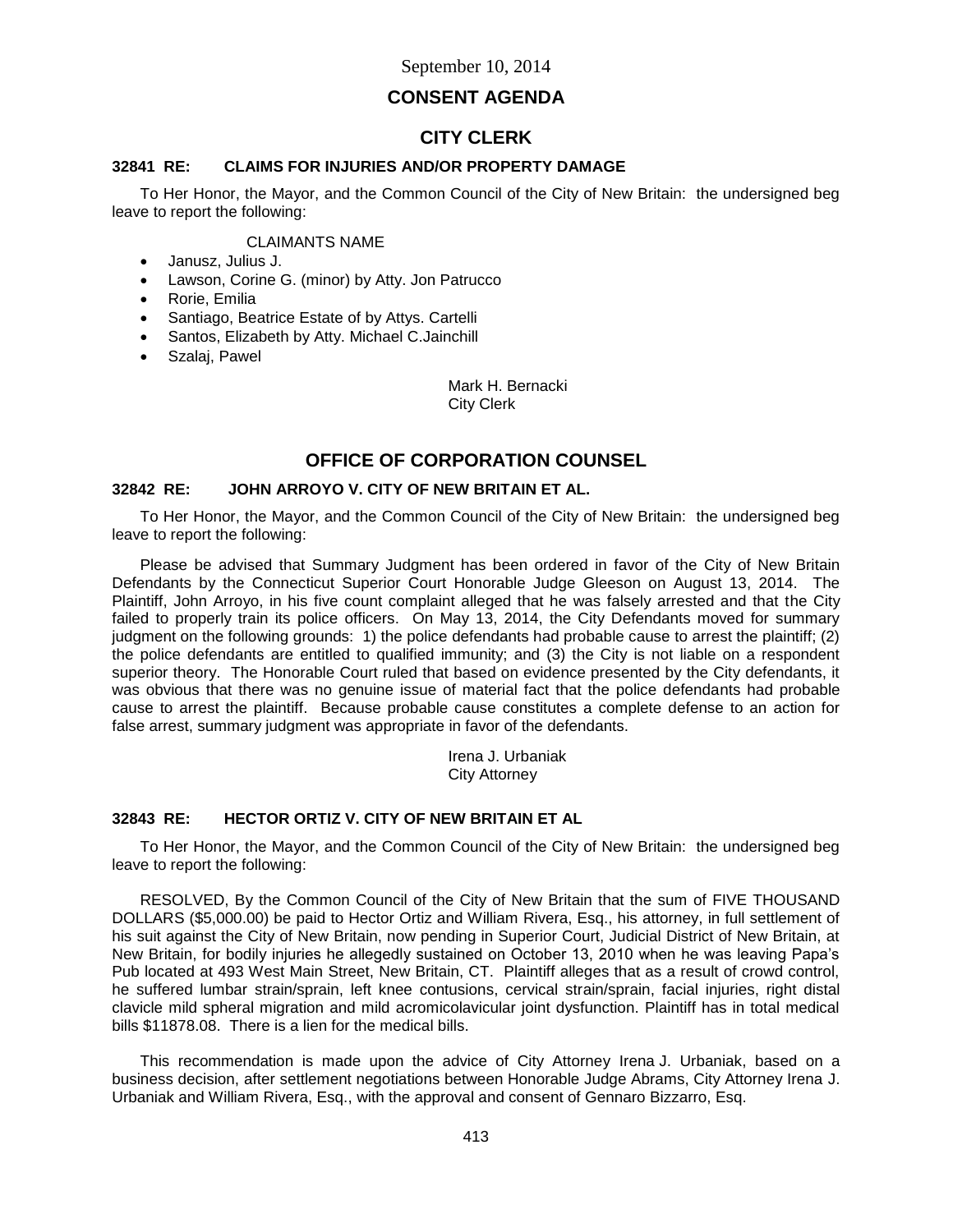This suit is to be withdrawn by the plaintiff without costs to the City of New Britain and settlement is to be made without admission of any liability.

> Irena J. Urbaniak City Attorney

## **FINANCE DEPARTMENT**

#### **32844 RE: LINE ITEM TRANSFERS – JULY 1, 2014 THRU SEPT. 2, 2014**

To Her Honor, the Mayor, and the Common Council of the City of New Britain: the undersigned beg leave to report the following:

In accordance with the city of New Britain ordinance of Article VII – Finance, Section 2-494(3), the following departments have transferred monies from one line item to another within their departmental budget (total department budget has not changed). Each transfer will be continuously numbered from month to month throughout the fiscal year. This report represents the transfers executed by the mayor in accordance with the aforementioned ordinance for the period ending September 2, 2014.

|  | Department:               | Water                                        |                                   |  |
|--|---------------------------|----------------------------------------------|-----------------------------------|--|
|  | From:                     | 9303500101-5659                              | (Operating Material and Supplies) |  |
|  | To∶                       | 9303500101-5300                              | (Consulting and Contractual)      |  |
|  | Amount:                   | \$10,000.00                                  |                                   |  |
|  | <b>Brief Description:</b> | Funds needed for engineering and inspections |                                   |  |
|  |                           |                                              |                                   |  |

Rebecca Salerni Deputy Finance Director

## **PURCHASING DEPARTMENT**

## **32845 RE: RENTAL OF CONSTRUCTION EQUIPMENT FOR THE PUBLIC WORKS DEPARTMENT**

To Her Honor, the Mayor, and the Common Council of the City of New Britain: the undersigned beg leave to report the following:

Public Bid No. 3798 was solicited and received in accordance with the Purchasing Ordinances of the City of New Britain for the Rental of Construction Equipment for a (2) two year period on an as-needed basis by the Public Works Department. Funding is available for this purchase within the Public Works Department's Street, Park and Recreation Division, Sanitation and Sewer Divisions account numbers 001315005-5440, 00135004-5440, 001419004-5440 and 208315101-5440 General Fund and Sewer Fund, Equipment Maintenance and Rental.

Invitations to bid were solicited and the bid was duly advertised in the New Britain Herald Newspaper, the City and State of Connecticut's Department of Administration Services websites and mailed to thirtysix (36) Construction or Equipment Rental Companies. The Purchasing Agent did not receive any letters from the Construction or Equipment Companies on the mailing list indicating they could not provide a response to the bid request. The Responses received are on file in the Town Clerks Office.

The bids were reviewed for conformance to specifications by the Public Works Administration and the Purchasing Agent. Therefore the Public Works Director is recommending that the bid be awarded to, JVIII Construction, Inc. of Rocky Hill, CT, Berlin Industries, LLC of New Britain, CT, East PBE, Inc. of Newington, CT, Hertz Corporation of North Haven, CT and United Rentals of Bloomfield, CT who were the lowest bidders for the rental of various types of construction equipment.

RESOLVED: That the Purchasing Agent is hereby authorized to issue purchase orders when the rental of Construction Equipment is needed to the following companies, JVIII Construction, Inc. of Rocky Hill, CT, Berlin Industries, LLC of New Britain, CT, East PBE, Inc. of Newington, CT, Hertz Corporation of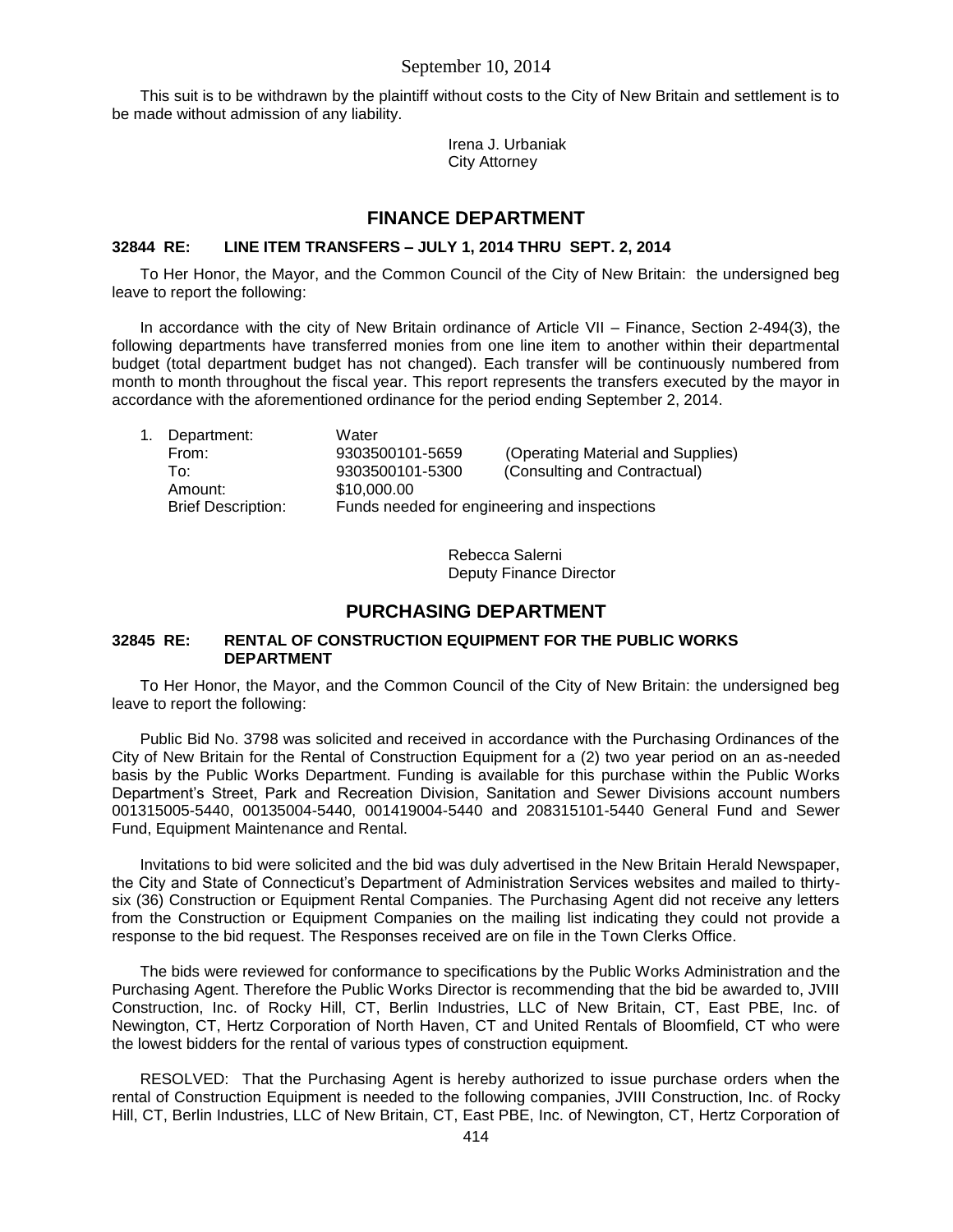North Haven, CT and United Rentals of Bloomfield, CT per the prices that are high-lighted on the attachment to provide for the Public Works Department's annual rental of construction equipment on an as–needed basis from September 15, 2014 to September 14, 2016 per the terms and specifications of Public Bid No. 3798

> Jack Pieper Purchasing Agent

### **32846 RE: VETERANS STADIUM STORAGE CONTAINERS FOR THE PUBLIC WORKS DEPT. PARKS AND RECREATION DIVISION**

To Her Honor, the Mayor, and the Common Council of the City of New Britain: the undersigned beg leave to report the following:

In accordance with City Code of Ordinances, Chapter 2, Article VIII, Division 1, Section 2-538 (a), a purchase order was requested by the New Britain Public Works Department, Park and Recreation Division, for the purchase of three (3) New Metal Storage Containers.

| Supplier                                  | Item                        | Quantity | Unit Price                           | <b>Total Price</b>        |
|-------------------------------------------|-----------------------------|----------|--------------------------------------|---------------------------|
| Havener Enterprises, Inc.<br>Bradley, IL. | Metal Storage<br>Containers | 3        | \$2,999.00                           | \$8,997.00                |
|                                           | 8'x16'x7.5'                 |          | <b>Shipping Fees:</b><br>Total Cost: | \$2,950.00<br>\$11,947.00 |

The New Britain Public Works Department, Park and Recreation Division, has requested the purchase of three (3) New Metal Storage Containers. The Storage Containers will be located at Veterans Stadium in Willow Brook Park. The Storage Containers are needed due to the installation of the new artificial turf field and the nine (9) lane track at the stadium. The upgrades to the field and track at the stadium required the purchase of new track and field maintenance equipment. The new track and field equipment needs to be stored in a secured and water proof area at the stadium so it will not be damaged or stolen when not in use. Havener Enterprises, Inc. is the manufacturer of the Metal Storage Containers and has no dealers. They are the only ones that produce a Metal Storage Container that includes a water-proof bamboo flooring. The Purchasing Agent has verified this and has confirming documentation. Bid solicitation for the purchase of the new Metal Storage Containers would not be beneficial to the City. Funding is available for this purchase in the Public Works Department, Park and Recreation Division's account number 0083237401-5454, Capital Projects, Willow Brook Park Improvements, Construction Contracts and 203419101-5740, Park Security, other Miscellaneous Equipment.

RESOLVED: That the Purchasing Agent is hereby authorized to issue a purchase order for \$11,947.00 to Havener Enterprises, Inc. of Bradley, IL for the purchase of three (3) New Metal Storage Containers to be utilized at Veterans Stadium in Willow Brook Park for the Public Works Department, Park and Recreation Division.

### Jack Pieper Purchasing Agent

### **32847 RE: COOPERATIVE PURCHASING, 2015 FORD F250 4 X 4 PICKUP TRUCK AND 2015 FORD F550 TRUCK FOR PUBLIC WORS DEPT.**

To Her Honor, the Mayor, and the Common Council of the City of New Britain: the undersigned beg leave to report the following:

In accordance with City Code of Ordinances, Chapter 2, Article VIII, Division 1, Section 2-538 (a), a purchase order was requested for the following under the State of Connecticut's Cooperative Purchasing Plan for the Public Works Department.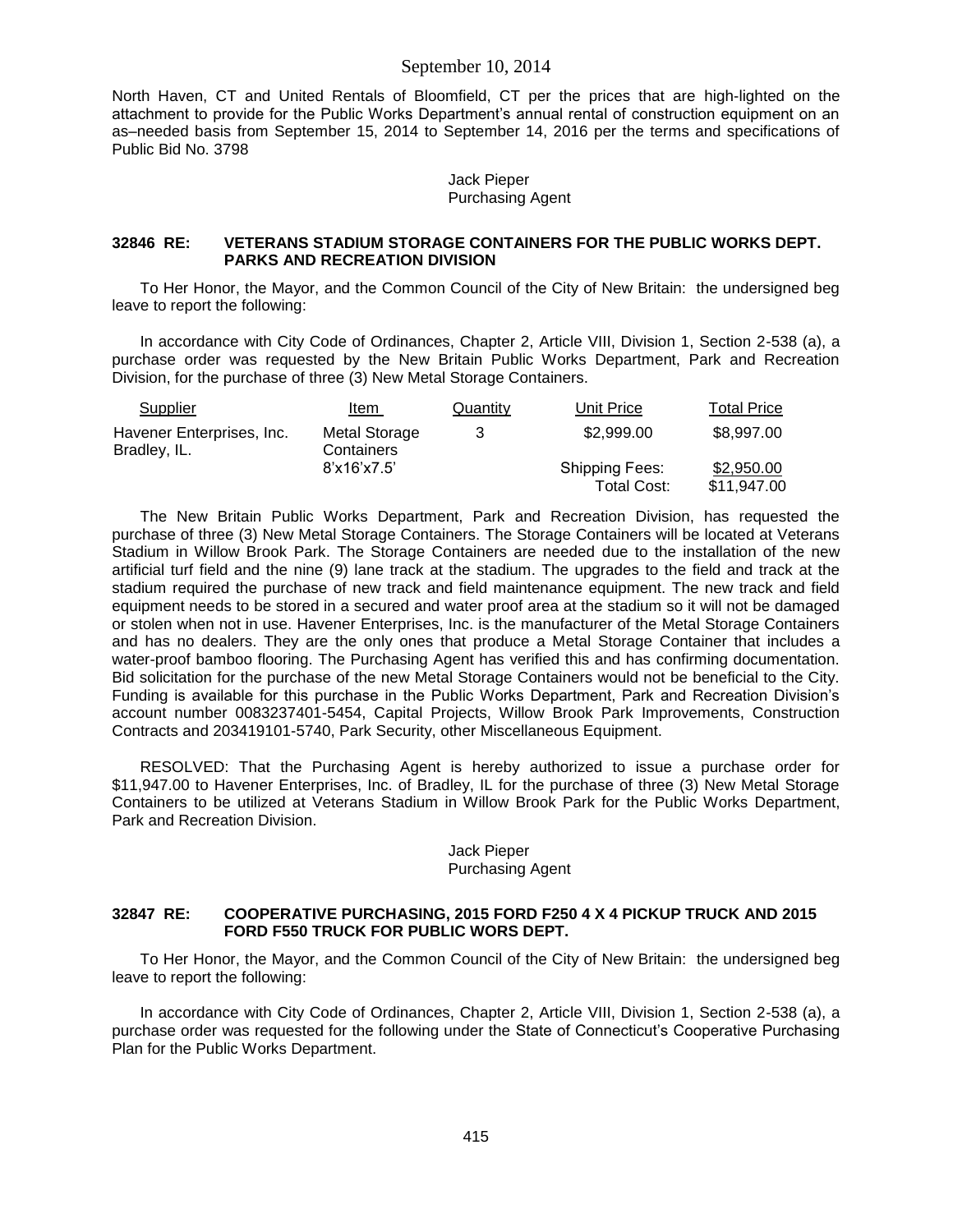| Supplier          | Item                            | <b>Price</b> |
|-------------------|---------------------------------|--------------|
| Crowley Ford, LLC | 2015 Ford F250 4x4 Pickup Truck | \$36,715.20  |
| Plainville, CT.   | 2015 Ford F550 4x4 Truck        | \$95,665.78  |
|                   | Total                           | \$132,380.98 |

The Public Works Department requested the purchase of a new 2015 Ford F250 4x4 Pickup Truck with Snow Plow and Utility Bed and a 2015 Ford F550 4x4 Truck with a Snow Plow and Stainless Steel Body utilizing the State of Connecticut's contract Award 10PSX0239. The new 2015 Ford F250 4x4 Pickup Truck will replace a Pickup Truck that the Public Works Department, Property Management Division has been utilizing since 1996 that is rusted and needs mechanical repairs. The new 2015 Ford F550 4x4 Truck will replace a Dump Truck that the Public Works Department has been utilizing since 2002 that is rusted and also needs mechanical repairs. Because of the age of these trucks, parts are becoming obsolete making it hard to obtain and make the needed repairs. Funding for this purchase was approved by the Standing Bonding Subcommittee, Resolution #31127-5 and #32387-5 on August 13, 2014. Funds are available within the Public Works Department's account numbers, 0041500111-56149, Capital Equipment Bond, ¾ Ton Pickup with Plow and 0041900114-570030, Capital Equipment Bond, Low Boy Dump Truck, Streets and Parks.

RESOLVED: That the Purchasing Agent is hereby authorized to issue a purchase order for \$132,380.98 to Crowley Ford, LLC of Plainville, CT for the purchase of a 2015 Ford F250 4x4 Pick Truck with Snow Plow and Utility Bed and a 2015 Ford F550 4x4 Truck with a Snow Plow and Stainless Steel Body for the New Britain Public Works Department utilizing the State of Connecticut's Cooperative Purchasing Plan, Contract Award #10PSX0239.

> Jack Pieper Purchasing Agent

#### **32848 RE: COOPERATIVE PURCHASING - DUMP TRUCKS AND AERIAL BUCKET TRUCK FOR THE PUBLIC WORKS DEPARTMENT**

To Her Honor, the Mayor, and the Common Council of the City of New Britain: the undersigned beg leave to report the following:

In accordance with City Code of Ordinances, Chapter 2, Article VIII, Division 1, Section 2-538 (a), purchase order was requested for the following under the State of Connecticut's Cooperative Purchasing Plan for the Public Works Department.

| Supplier<br>Freightliner of Hartford<br>East Hartford, CT. | Item<br>2015 Freightliner<br>6 Wheel Dump Truck<br>With a Snow Plow | <u>Qty</u><br>2 | Unit Price<br>\$193,364.04 | Total Price<br>\$386,728.08 |
|------------------------------------------------------------|---------------------------------------------------------------------|-----------------|----------------------------|-----------------------------|
|                                                            | 2015 Freightliner 6<br><b>Wheel Aerial Bucket Truck</b>             |                 | \$205,105.00               | \$205,105.00                |
|                                                            |                                                                     |                 | Total                      | \$591,833.08                |

The New Britain Public Works Department requested the purchase of two (2) new 2015 Freightliner six (6) Wheel Dump Truck with a Snow Plow and one (1) new 2015 Freightliner six (6) Wheel Aerial Bucket Truck utilizing the State of Connecticut's Contract Award #10PSX0239. The new dump trucks will replace existing ones that were purchased in 1999 and are in need of mechanical repairs and have rusted frame rails. The new aerial bucket truck will replace an existing one that was purchased in 1982 and is also in need of mechanical repairs. Because of the age of the existing dump trucks and aerial bucket truck, parts are also becoming obsolete making it hard to obtain to make the needed repairs. The new replacement dump trucks are needed so they will be available to plow and sand City streets next winter. Funding for this purchase was approved by the Standing Bonding Subcommittee, Resolution #31127-5 and 32387-5 on August 13, 2014. Funding is available for this purchase within the Public Works Department's account number, 0041900114-570030, Capital Equipment Bond, Low Boy Dump Truck,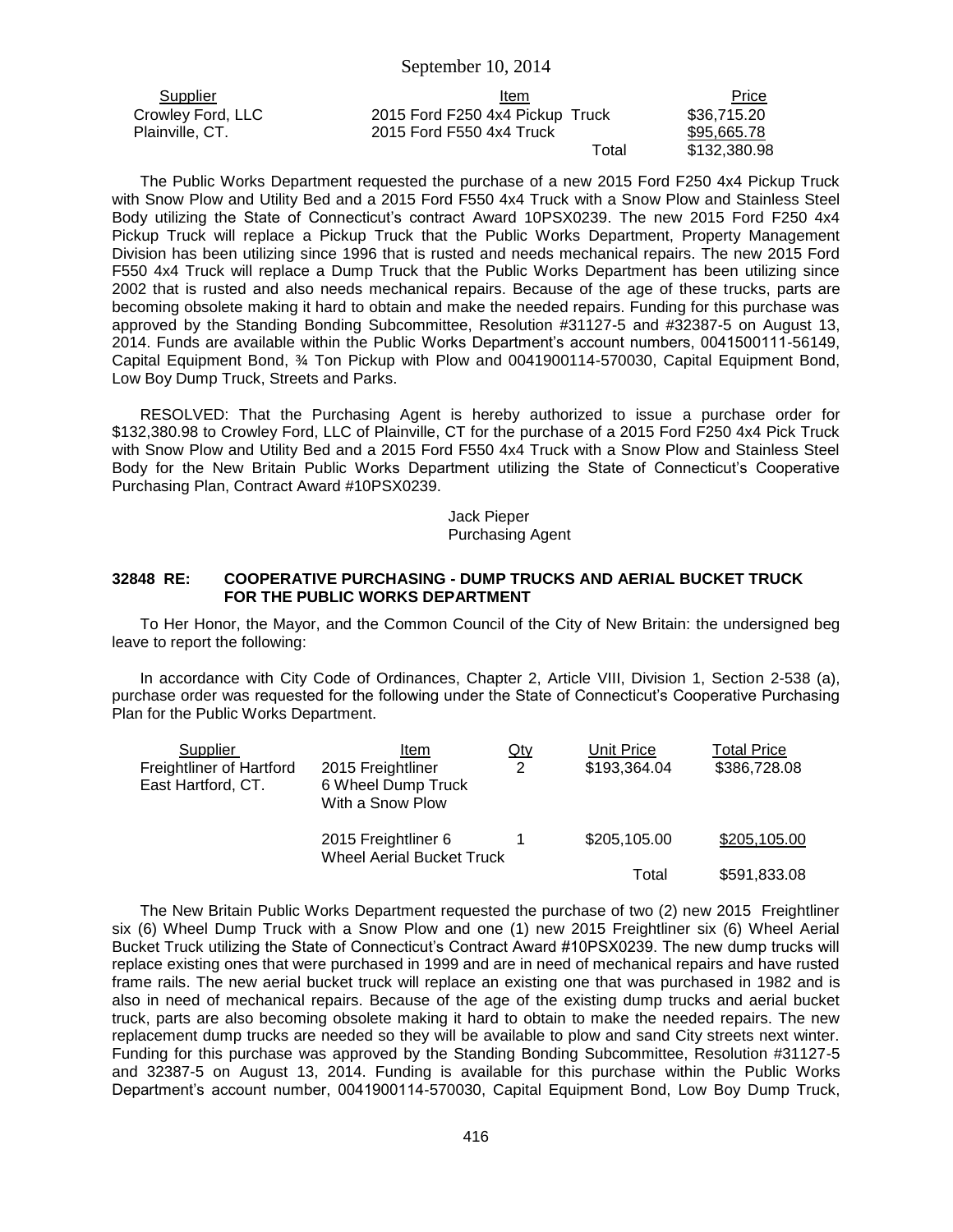Field Services, 0041900111-56021, Low Boy Dump Truck, Field Services and 001900111-56127, Aerial Bucket Truck, Field Services/Parks.

RESOLVED: That the Purchasing Agent is hereby authorized to issue a purchase order for \$591,833.08 to Freightliner of Hartford of East Hartford, CT for the purchase of two (2) 2015 Freightliner six (6) Wheel Dump Trucks with Snow Plows and a 2015 Freightliner six (6) Wheel Aerial Bucket Truck for the New Britain Public Works Department, utilizing the State of Connecticut's Cooperative Purchasing Plan, Contract Award #10PSX0239.

> Jack Pieper Purchasing Agent

## **32849 RE: COOPERATIVE PURCHASING, NEW COMMERCIAL MOWERS FOR THE PUBLIC WORKS DEPARTMENT**

To Her Honor, the Mayor, and the Common Council of the City of New Britain: the undersigned beg leave to report the following:

In accordance with City Code of Ordinances, Chapter 2, Article VIII, Division 1, Section 2-538 (a), a purchase order was requested for the following under the State of Connecticut's Cooperative Purchasing Plan for the Public Works Department.

| Supplier                         | Item                      | Quantity | Each/Price   |
|----------------------------------|---------------------------|----------|--------------|
| <b>Turf Products Corporation</b> | Toro Groundsmaster 5900   |          | \$83,106.35  |
| Enfield, CT.                     | Toro Groundsmaster 4100-D |          | \$61.061.25  |
|                                  |                           | Total    | \$144,167.60 |

The Public Works Department requested the purchase of two (2) new Toro Groundmaster Mowers utilizing the State of Connecticut's Contract Award #13PSX0321. The new Toro Groundmaster Mowers will replace existing commercial mowers that the Public Works Department has utilized since 1999. The existing mowers are having mechanical problems. Because these mowers are old, parts are becoming obsolete and no longer available causing the mowers to become un-repairable. Funding for this purchase was approved by the Standing Bonding Subcommittee, Resolution #31127-5 on August 13, 2014. Funds are available within the Public Works Department's account number, 0041500111-56044, Capital Equipment Bond, Mowing Equipment for Public Works.

RESOLVED: That the Purchasing Agent is hereby authorized to issue a purchase order for \$144,167.60 to Turf Products Corporation of Enfield, CT for the purchase of a new Toro Groundsmaster 5900 and a new Toro Groundsmaster 4100-D for the Public Works Department utilizing the State of Connecticut's Cooperative Purchasing Plan, Contract Award #13PSX0321.

> Jack Pieper Purchasing Agent

### **32850 RE: COOPERATIVE PURCHASING, NEW COMMERCIAL MOWERS FOR PARKS AND RECREATION - FAIRVIEW CEMETERY**

To Her Honor, the Mayor, and the Common Council of the City of New Britain: the undersigned beg leave to report the following:

In accordance with City Code of Ordinances, Chapter 2, Article VIII, Division 1, Section 2-538 (a), a purchase order was requested for the following under the State of Connecticut's Cooperative Purchasing Plan for the Public Works Department, Parks and Recreation Division, Fairview Cemetery.

| Item             | Quantity | Each/Price  |
|------------------|----------|-------------|
| Hustler "0" Turn |          | \$11.511.05 |
| Super Z Mower    |          |             |
|                  |          |             |

 Total \$23,022.10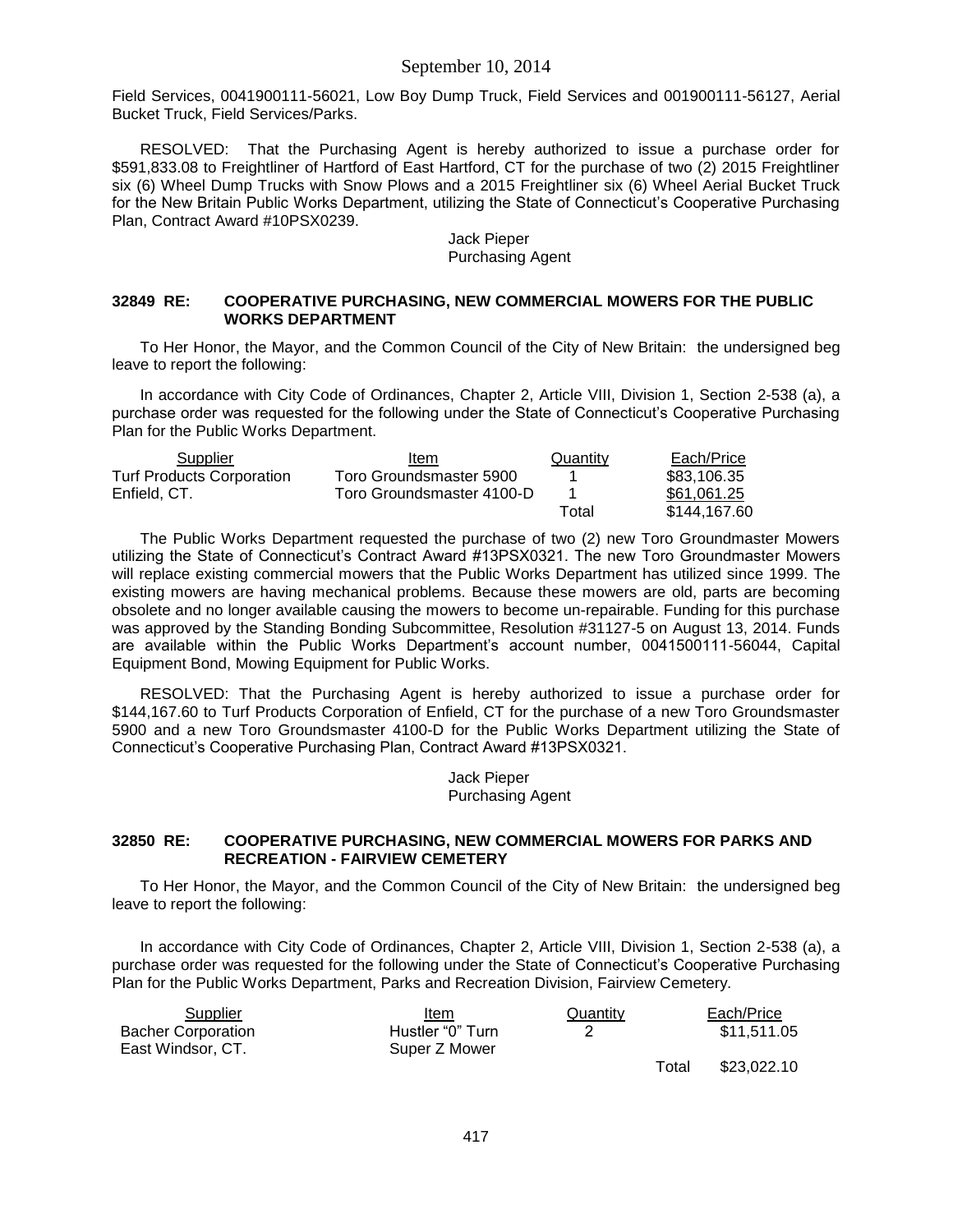The Public Works Department requested the purchase of a two (2) new Hustler "0" Turn Super Z Mower utilizing the State of Connecticut's Contract Award #13PSX0321. The new Hustler "0" Turn Super Z Mowers will replace existing commercial mowers that the Fairview Cemetery has utilized since 2000. The existing mowers have motor problems and bad hydraulic pumps that are inoperative and cannot be repaired or replaced. Because these existing mowers are old, the motor parts and hydraulic pumps have becoming obsolete and are no longer available causing the mowers to become un-repairable. Funding for this purchase was approved by the Standing Bonding Subcommittee, Resolution #31127-5 on August 13, 2014. Funds are available within the Public Works Department's account number, 0041500111-56044, Capital Equipment Bond, Mowing Equipment for Public Works.

RESOLVED: That the Purchasing Agent is hereby authorized to issue a purchase order for \$23,022.10 to Bacher Corporation of East Windsor, CT for the purchase of two (2) new Hustler "0" Turn Super Z Mowers for the Public Works Department, Parks and Recreation Division, Fairview Cemetery, utilizing the State of Connecticut's Cooperative Purchasing Plan, Contract Award #13PSX0321.

> Jack Pieper Purchasing Agent

#### **32851 RE: COOPERATIVE PURCHASING, NEW FOUR (4) WHEEL DRIVE TRACTOR FOR PROPERTY MANAGEMENT DEPT.**

To Her Honor, the Mayor, and the Common Council of the City of New Britain: the undersigned beg leave to report the following:

In accordance with City Code of Ordinances, Chapter 2, Article VIII, Division 1, Section 2-538 (a), a purchase order was requested for the following under the State of Connecticut's Cooperative Purchasing Plan for the Public Works Department, Property Management Division.

| Supplier                                                      | Quantity | Item                                                          | Price       |
|---------------------------------------------------------------|----------|---------------------------------------------------------------|-------------|
| <b>Ruwet-Sibley Equipment Corporation</b><br>New Milford, CT. |          | Kubota 4 Wheel Drive<br>Tractor with Mower<br>and Snow Blower | \$30.745.52 |

The Public Works Department, Property Management Division, requested the purchase of a new Kubota four (4) Wheel Drive Tractor with Mower and Snow Blower utilizing the State of Connecticut's Contract Award, #13PSX0321. The Tractor will be used to cut grass at City properties and remove snow from downtown sidewalks during the winter season. The new Tractor's Snow Blower will have rubber cutting edges so it will not damage the newly installed Downtown Street Scape pavement and sidewalk bricks when removing snow. Funding for this purchase was approved by the Standing Bonding Subcommittee, Resolution #31127-5 on August 13, 2014. Funds are available within the Public Works Department's account number, 0041500111-56120, Capital Equipment Bond, Snow Removal Equipment, Field Services/Property Management.

RESOLVED: That the Purchasing Agent is hereby authorized to issue a purchase order for \$30,745.52 to Rutwet-Sibley Equipment Corporation of New Milford, CT for the purchase of a Kubota four (4) Wheel Drive Tractor with Mower and Snow Blower for the Public Works Department, Property Management Division, utilizing the State of Connecticut's Cooperative Purchasing Plan, Contract Award #13PSX0321.

> Jack Pieper Purchasing Agent

### **32852 RE: COOPERATIVE PURCHASING, NEW COMMERCIAL SNOW BLOWERS FOR PUBLIC WORKS DEPT.**

To Her Honor, the Mayor, and the Common Council of the City of New Britain: the undersigned beg leave to report the following: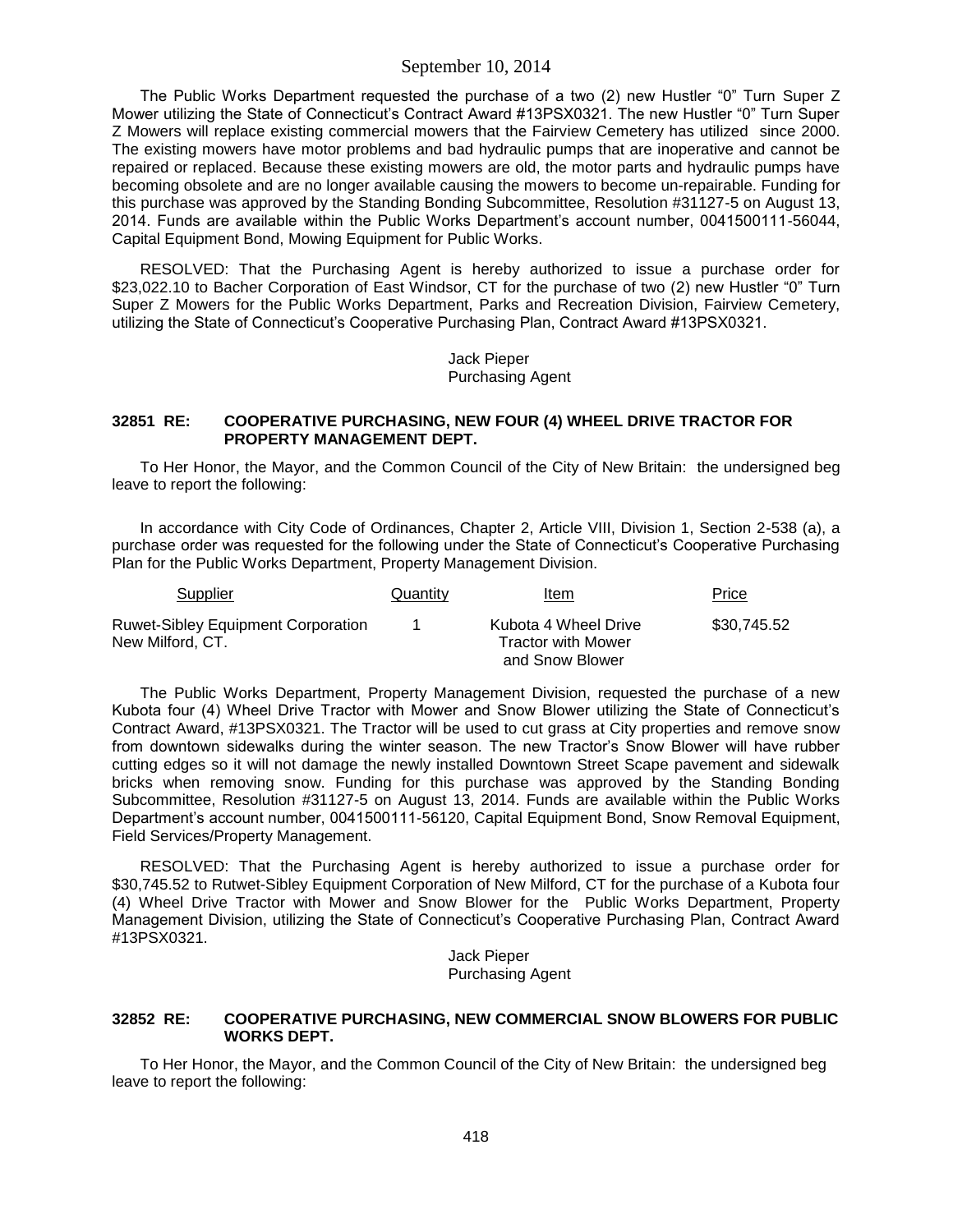In accordance with City Code of Ordinances, Chapter 2, Article VIII, Division 1, Section 2-538 (a), a purchase order was requested for the following under the State of Connecticut's Cooperative Purchasing Plan for the Public Works Department.

| Supplier               | Item                               | Qty | Unit Price |       | Total Price |
|------------------------|------------------------------------|-----|------------|-------|-------------|
| Schmidt's & Serafine's | <b>Toro Power Max</b>              | 4   | \$1,519.22 |       | \$6,079.97  |
| <b>True Value</b>      | HD/1028                            |     |            |       |             |
| Waterbury, CT.         |                                    |     |            |       |             |
|                        | <b>Toro Power Clear</b><br>721 R-C | 4   | \$537.99   |       | \$2,111.96  |
|                        |                                    |     |            | Total | \$8,191,93  |

The Public Works Department requested the purchase of four (4) Toro Power Max and four (4) Toro Power Clear Snow Blowers utilizing the State of Connecticut's Contract Award #13PSX0321. The new Toro Snow Blowers will replace existing Snow Blowers that the Public Works Department has utilized since 1999 and 2000. The existing Snow Blowers are rusted and having mechanical problems. Because these Snow Blowers are old, parts are becoming obsolete and no longer available causing the Snow Blowers to become un-repairable. Funding for this purchase was approved by the Standing Bonding Subcommittee, Resolution #31127-5 on August 13, 2014. Funds are available within the Public Works Department's account number, 0041500111-56120, Capital Equipment Bond, Snow Removal Equipment, Field Services/Property Management.

RESOLVED: That the Purchasing Agent is hereby authorized to issue a purchase order for \$8,191.93 to Schmidt's & Serafine's True Value of Waterbury, CT for the purchase of four (4) new Toro Power Max HD/1028 and four (4) new Toro Power Clear 721 R-c Snow Blowers for the Public Works Department utilizing the State of Connecticut's Cooperative Purchasing Plan, Contract Award #13PSX0321.

> Jack Pieper Purchasing Agent

## **CITY PLAN COMMISSION**

### **32806-1 RE: CERTIFICATE OF LOCATION TO ALLOW A STATE MOTOR VEHICLE REPAIRER'S LICENSE – MARY SCULLY FOR AMERICAN AUTO BODY WORKS, LLC – 121 EAST ST**

To Her Honor, the Mayor, and the Common Council of the City of New Britain: the undersigned beg leave to report the following:

|          | APPLICANT: Mary Scully for American Auto Body Works, LLC |
|----------|----------------------------------------------------------|
| ADDRESS: | 121 East Street                                          |
| ZONE:    | T (Two-Family)                                           |

The City Plan Commission, at its regular meeting held on September 8, 2014, voted 6 to 0, to recommend that this certificate of location approval be granted:

BACKGROUND: The applicant is requesting the granting of a certificate of location approval to allow a state motor vehicle repairer's license, in accordance with Section 14-54 of the Connecticut General Statutes. The subject location is an existing repair garage located at the southeastern corner of East Street and Bingham Street. The business, long known as Beckman's Auto Center, was established under the area's prior Business "B" zoning and has been in existence at this location for at least 65 years. The 1967 city-wide re-zoning changed the area to the current T, two-family residential zoning, but the business has continued operation, grandfathered as a legal nonconforming use.

This current request is to allow business reorganization where the auto body repair would be run as a separate business from the general repairs operation. The applicant indicates that there would be essentially no change in the appearance and character of the business on the property. The current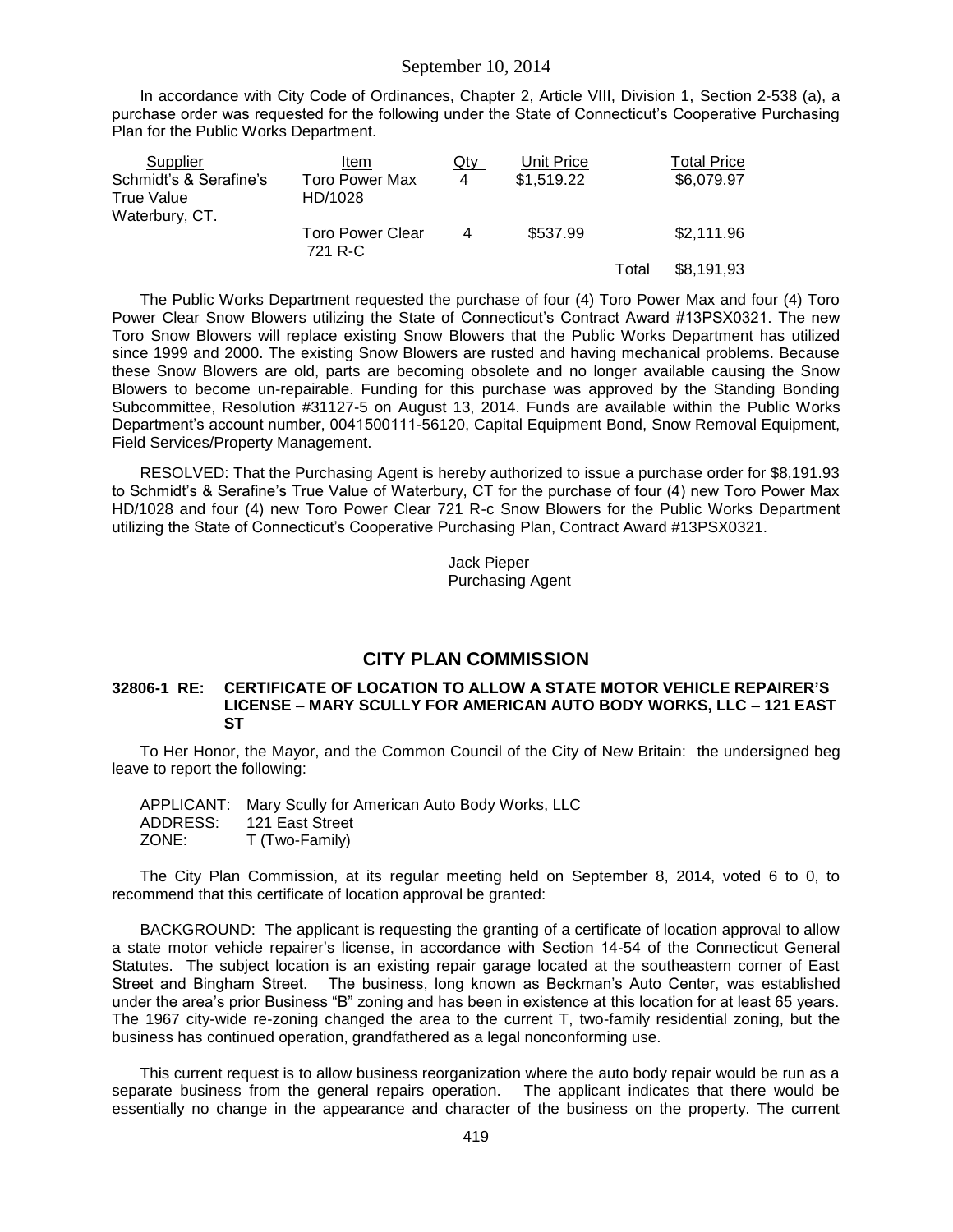license for the site for used auto sales is a significant part of the business and would be unchanged with this request.

FINDINGS: The applicant's submitted plans show the existing 5,790 square foot building with eight (8) front garage bays. The body shop would occupy the southern portion of the building with the existing prep room and spray booth facilities and a 40 by 50 foot open shop floor area. The general repair operations would occupy the smaller northern portion of the building with a repair area approximately 40 by 50 feet in area. The two businesses would have shared office space, customer waiting area and restroom facilities.

The existing parking layout on the site provides a total of 22 parking spaces, a total of 16 in front of the building and 6 at the rear. At least one of these spaces will need to be

re-striped and signed as handicapped accessible.

CONCLUSION: This location has been licensed for auto repair business, including auto body repair, for many years; and the request to separate into two individual licenses, one for the auto body work and one for general repairs, would be expected to have a negligible effect, if any, on the outward appearance and character of the business. As shown, the space appears to be adequately suited to the applicant's small auto repair business. It should be noted that this approval is specifically for the requested repairer's business only, and that there will be no sales related to this specific license.

It should be noted, that the business is a nonconforming use in a residential zoning district. Any additional business identification signage, beyond what currently exists, will either need to conform to residential zone restrictions or will need to obtain a zoning variance.

RECOMMENDATION: The City Plan Commission has no objections to the granting of a certificate of location approval to allow the modification for the separation of this repair business into two licenses.

> Louis G. Amodio, Chairman City Plan Commission

# **ZONING COMMITTEE**

## **32806-2 RE: CERTIFICATION OF LOCATION AMERICAN BODY WORKS LLC - 121 EAST STREET**

To Her Honor, the Mayor, and the Common Council of the City of New Britain: the undersigned beg leave to report the following:

| RE:        | Certificate of Location      |
|------------|------------------------------|
| Applicant: | American Auto Body Works LLC |
| Address:   | 121 East Street              |
| Zone:      | District T                   |

The Zoning Subcommittee of the Committee on Planning, Zoning and Housing held a special meeting and public hearing on Tuesday, September 9, 2014, at 7:00 pm in the Council Chambers, to which was referred the matter of item #32806, Mary Scully of American Auto Body Works LLC seeks granting of a certificate of location approval to allow a motor vehicle general repairer's license for property at 121 East Street, voted to accept and recommend that the following petition be referred back to the Common Council with a favorable recommendation.

> Alderman Carlo Carlozzi, Jr. **Chair**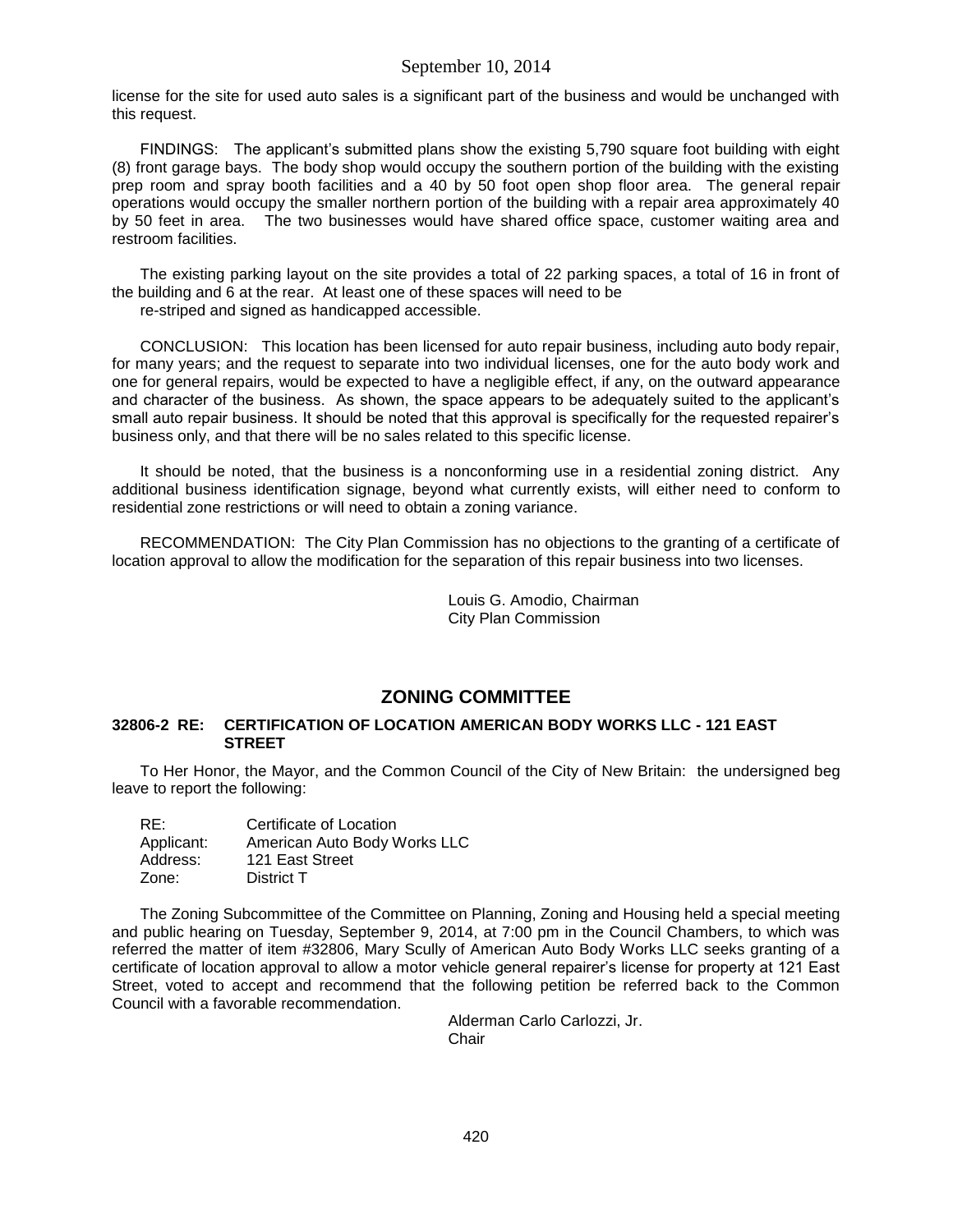## **COMMITTEE ON PLANNING, ZONING AND HOUSING**

#### **32820-1 RE: THE SALE OF 66 WINTHROP STREET**

To Her Honor, the Mayor, and the Common Council of the City of New Britain: the undersigned beg leave to report the following:

The Committee on Planning, Zoning and Housing held a special meeting and public hearing on Tuesday, September 9, 2014, at 7:00 pm in the Council Chambers, to which was referred the matter of item #32820, purchase and sale agreement for 66 Winthrop Street, voted to accept and refer back to the Common Council with a favorable recommendation.

> Alderman Carlo Carlozzi, Jr. **Chair**

# **NEW BUSINESS**

## **RESOLUTIONS**

### **32853 RE: DOWNTOWN STREETSCAPE IMPROVEMENTS PHASE IV AND PHASE V PROJECTS - AGREEMENTS WITH FUSS AND O'NEILL**

To Her Honor, the Mayor, and the Common Council of the City of New Britain: The undersigned beg leave to recommend the adoption of the following:

WHEREAS, The City of New Britain Public Works Department has prepared a Complete Street Livability and Downtown Master Plan which will be used to help the City convey its vision for the downtown as well as identify and prioritize projects that will bring this vision to reality;

WHEREAS, Phase I of the Downtown Streetscape Enhancement project was completed with the new Police Station. Phase II, which includes the southerly and northerly sections of Main Street and a portion of Chestnut Street, was substantially completed this year and Phase III, which includes the redesign of Central Park and will extend the streetscape improvements on Main Street northerly to Columbus Boulevard and along West Main Street to High Street, will begin construction in the spring of 2015;

WHEREAS, the City of New Britain has received a Local Road Accident Reduction Program (LRARP) grant for \$3.2M, including a 10% City match, from the Connecticut Department of Transportation for improvements to Columbus Boulevard and Bank Street known as the Downtown Streetscape Improvements Phase IV project;

WHEREAS, the City of New Britain has received a Bus Livability Grant for \$2.0M, including a 20% City match, from the FTA for improving the Main Street overpass of the Route 72 superstructure, known as the Downtown Streetscape Improvements Phase V project;

WHEREAS, the City of New Britain has also received a DECD Financial Assistance Grant for \$500,000 to be used in part for the Design of these projects;

Whereas, through a qualifications based selection process under Public Bids 3795 and 3796, the City of New Britain Public Works Department, working with the Department of Municipal Development and the Downtown District Commission, determined Fuss and O'Neill to be the most qualified consultant to perform design services for both the Downtown Streetscape Improvements Phase IV and Phase V projects;

WHEREAS, the final scopes and fees will need to be negotiated prior to entering into agreements with Fuss and O'Neill and the Purchasing Agent will report to the Common Council the final negotiated fees for which funding is available in the Public Works Streetscape Improvement Bond Account Number 0083238401-5331;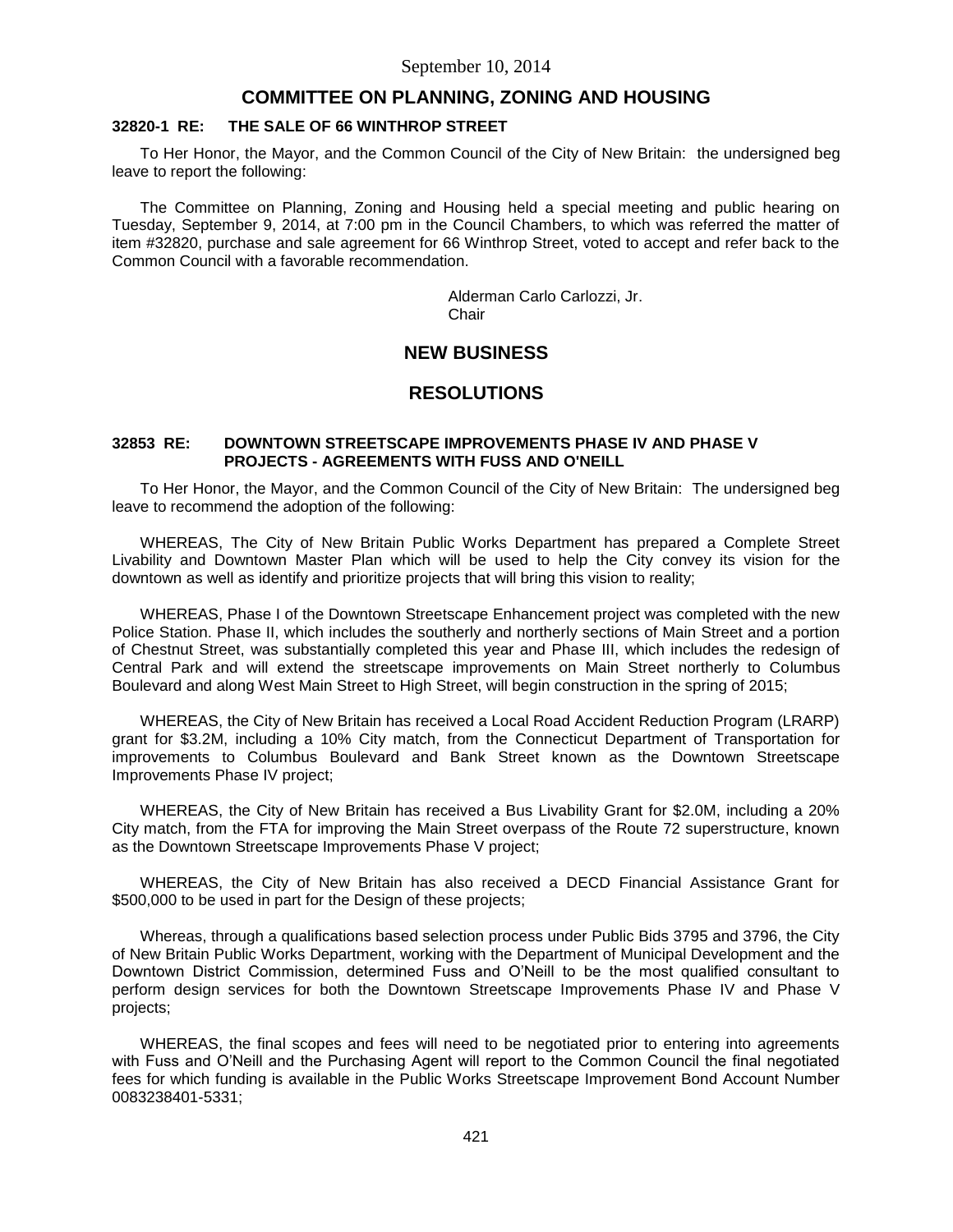THEREFORE BE IT RESOLVED, that the Common Council authorizes the Mayor to negotiate the scope and fees and enter into agreements with Fuss and O'Neill and the Purchasing Agent to issue purchase orders to Fuss and O'Neill for the Design of the Downtown Streetscape Improvements Phase IV and Phase V projects.

> Alderman Carlo Carlozzi, Jr. Alderwoman Eva Magnuszewski Alderman Emmanuel Sanchez Alderman Don Naples

Ald. Carlozzi moved to accept and adopt, seconded by Ald. Bielinski. So voted. Approved September 10, 2014 by Mayor Erin E. Stewart.

#### **32854 RE: AGREEMENT WITH ECOVANTA FOR RECYCLING OF ELECTRONIC WASTE**

To Her Honor, the Mayor, and the Common Council of the City of New Britain: the undersigned beg leave to recommend the adoption of the following:

Whereas, Pursuant to the CT electronics recycling law (Sections 22a-629 through 22a-640 of the CT General Statutes) and the CTDEEP regulations promulgated thereunder (collectively, the "State-E-Recycling program"), the City is required to provide for the recycling of discarded CEDs generated by households within its boundaries;

Whereas, Resolution # 30639, May 2009, authorized the city to enter into an agreement with Green Monster of West Hartford to recycle the electronics recycling at no charge to the City;

Whereas, ECOvanta is a Connecticut DEEP approved Certified Electronics Recycler and has agreed to enter into an agreement with the City to assume responsibility for recycling the e-waste collected at the recycling center at no charge to the City;

Whereas, ECOvanta will pay the City of New Britain \$0.015/lb for all recycled e-waste;

Whereas, ECOvanta will collect, recycle and provide a certificate of destruction for all e-waste collected;

Whereas, ECOvanta will include the collection and disposal of fluorescent bulbs at no charge to the City;

Whereas, the average tonnage of e-waste recycled in the past 5 years is 68 tons per year, which would result in approximately \$2,000 annual revenue;

Therefore, Be It Resolved, the Common Council authorizes the City's purchasing agent to enter into an agreement with ECOvanta on behalf of the City of New Britain for collection and recycling of electronic waste disposed of by City residents at the New Britain Residential Recycling Center.

> Alderman Carlo Carlozzi, Jr. Alderwoman Eva Magnuszewski Alderman Don Naples Alderman Emmanuel Sanchez

Ald. Carlozzi moved to accept and adopt, seconded by Ald. Sanchez. So voted. Approved September 10, 2014 by Mayor Erin E. Stewart.

### **32855 RE: SEPTEMBER 2014 DESIGNATED AS LEUKEMIA, LYMPHOMA AND MYELOMA AWARENESS MONTH**

To Her Honor, the Mayor, and the Common Council of the City of New Britain: the undersigned beg leave to recommend the adoption of the following: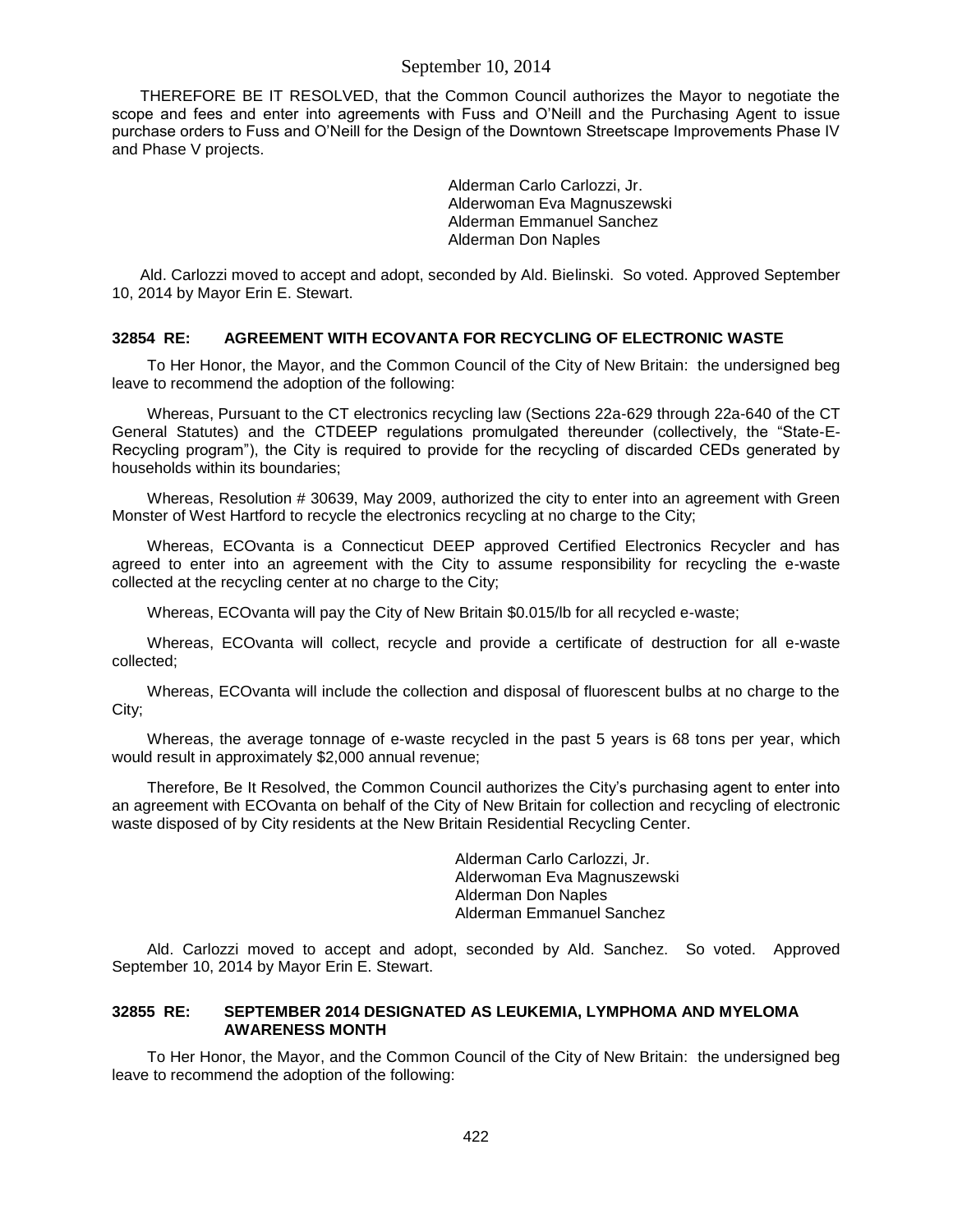WHEREAS, blood cancers currently afflict more than 1,129,813 people in the United States, with an estimated 149,990 new cases diagnosed each year, and an estimated 1,940 new cases diagnosed in Connecticut each year, and

WHEREAS, leukemia, lymphoma and myeloma will kill an estimated 54,630 people in the United States and an estimated 640 people in Connecticut this year, and

WHEREAS, the Leukemia & Lymphoma Society (LLS), through voluntary contributions, is dedicated to finding cures for these diseases through research efforts and the support for those that suffer from them, and

WHEREAS, LLS maintains an office in Connecticut to support patients with these diseases and their family members, and

WHEREAS, the City of New Britain is similarly committed to the eradication of these diseases and supports the treatment and care of its citizens that suffer from them, and

WHEREAS, the City of New Britain encourages private efforts to enhance research funding and education programs that address these diseases,

Now, Therefore, Be It RESOLVED, that the City of New Britain joins with LLS in designating the month of September 2014 as Leukemia, Lymphoma and Myeloma Awareness Month, to enhance the understanding of blood-related cancers and to encourage voluntary participation in activities to support education programs and the funding of research programs to find a cure for them.

> Alderwoman Suzanne Bielinski Alderwoman Tonilynn Collins Alderman Wilfredo Pabon Alderman Jamie Giantonio

Ald. Bielinski moved to accept and adopt, seconded by Ald. Giantonio. So voted. Approved September 10, 2014 by Mayor Erin E. Stewart.

Mayor Stewart relinquished the Chair to Mayor Pro Tempore, Suzanne Bielinski.

Ald. Bielinski asked that a moment of silence be observed in memory of former Fire Chief Mark Carr and his family.

Ald. Trueworthy recused himself due to a potential conflict of interest in regard to the following resolution.

#### **32856 RE: HEARING AND SPECIAL MEETING TO DETERMINE WHETHER OR NOT ALD. MICHAEL TRUEWORTHY SHOULD CONTINUE AS A MEMBER OF THE COMMON COUNCIL**

To Her Honor, the Mayor, and the Common Council of the City of New Britain: the undersigned beg leave to recommend the adoption of the following:

Resolution Summary: PURPOSE. To conduct a meeting pursuant to § 4-10 of the Charter of the City of New Britain re: the actions of Alderman Michael Trueworthy on July 22, 2014.

WHEREAS, the Charter of the City of New Britain vests the Common Council with the full legislative power and authority of the City, and

WHEREAS, §4-10 of the Charter of the City of New Britain empowers the Common Council by a majority vote of the membership of the entire Common Council to remove from office any elective officer of the City for "dishonesty, incompetency, incapacity, neglect of duty, disobedience of any lawful order of a competent authority, or misfeasance or malfeasance in office," and